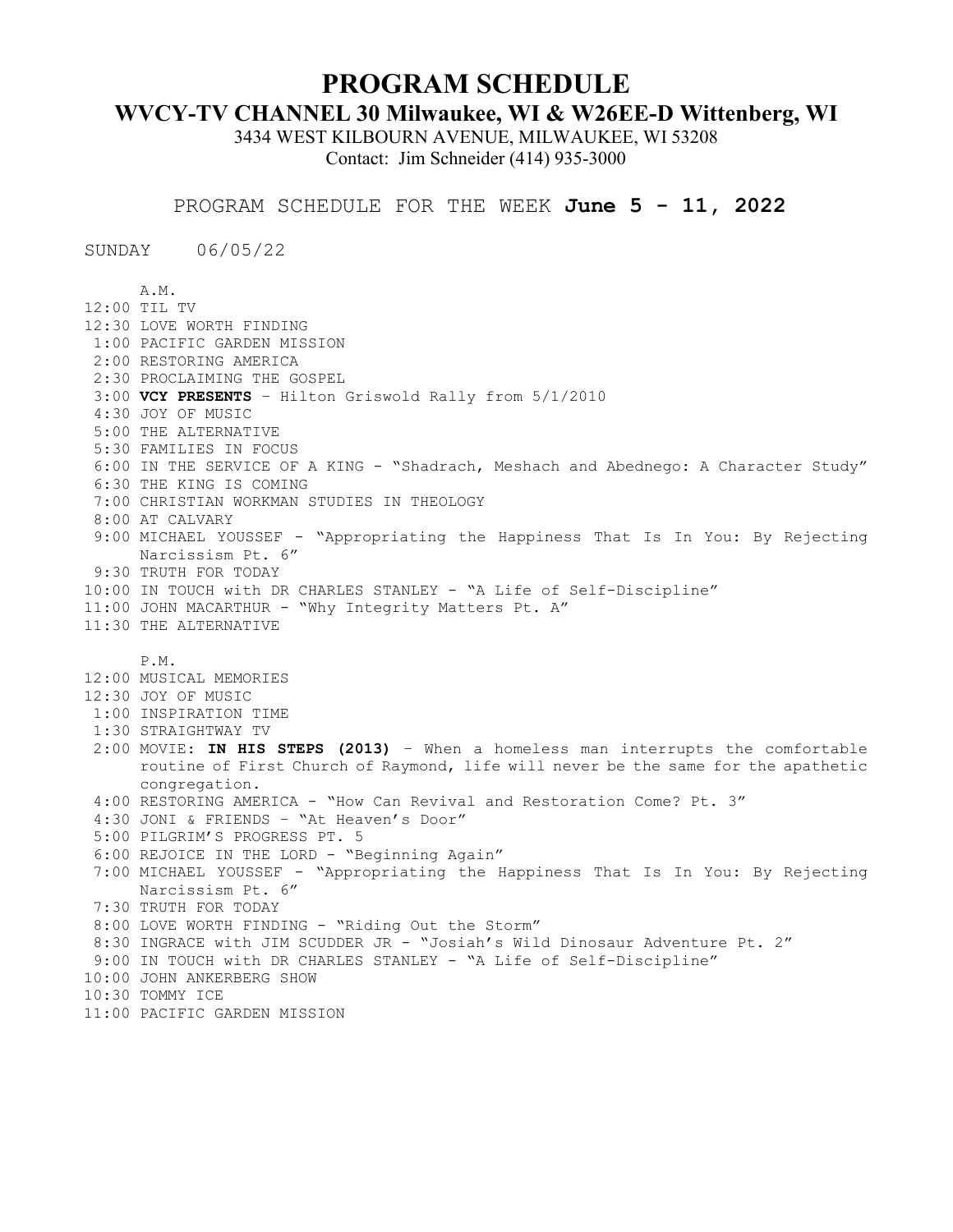A.M. 12:00 PREACHERS OF THE PAST - "Paul, the Apostle - I & II Timothy" 1:00 MICHAEL YOUSSEF - "Appropriating the Happiness That Is In You: By Rejecting Narcissism Pt. 6" 1:30 JOHN MACARTHUR - "Why Integrity Matters Pt. A" 2:00 MOVIE: **IN HIS STEPS (2013)** – When a homeless man interrupts the comfortable routine of First Church of Raymond, life will never be the same for the apathetic congregation. 4:00 MUSICAL MEMORIES 4:30 INSPIRATION TIME 5:00 IN TOUCH with DR CHARLES STANLEY - "A Life of Self-Discipline" 6:00 AT CALVARY 7:00 REJOICE IN THE LORD - "Beginning Again" 8:00 TRUTH FOR TODAY 8:30 PROCLAIMING THE GOSPEL 9:00 MUSICAL MEMORIES 9:30 DEBUNKED TV – "There's No Good Reason Why We Do This" 10:00 PROPHECY UPDATE WITH ANDY WOODS 10:30 JOHN ANKERBERG SHOW 11:00 PILGRIM'S PROGRESS PT. 5 P.M. 12:00 OUR CHRISTIAN HERITAGE – "The Old Rugged Cross Church" 1:00 STEELING THE MIND – "God's Wrath, Christendom's Most Ignored Topic - Dave Reagan" 2:00 INSPIRATION TIME 2:30 FIGHT THE NEW ANTISEMITISM 3:00 ANSWERS CREATION HOUR - "Buddy Davis' Amazing Adventures: Swamp Man!" 4:00 SUNSHINE FACTORY (E/I Ages 6-10) 4:30 DR. WONDER'S WORKSHOP (E/I Ages 5-12) 5:00 BUILDING GREAT LEADERS – "Lessons From A Caveman" 5:30 NEWSWATCH 6:00 PROPHECY FOCUS 6:30 THE WAY OF THE MASTER 7:00 ISRAEL, ISLAM & ARMAGEDDON 8:00 IN TOUCH with DR CHARLES STANLEY - "A Life of Self-Discipline" 9:00 OUR JEWISH ROOTS - "Sounding the Alarm" 9:30 MICHAEL YOUSSEF - "Appropriating the Happiness That Is In You: By Rejecting Narcissism Pt. 6" 10:00 WORLDVIEW REPORT 10:30 NEWSWATCH 11:00 THE KING IS COMING 11:30 IN THE SERVICE OF A KING - "Shadrach, Meshach and Abednego: A Character Study"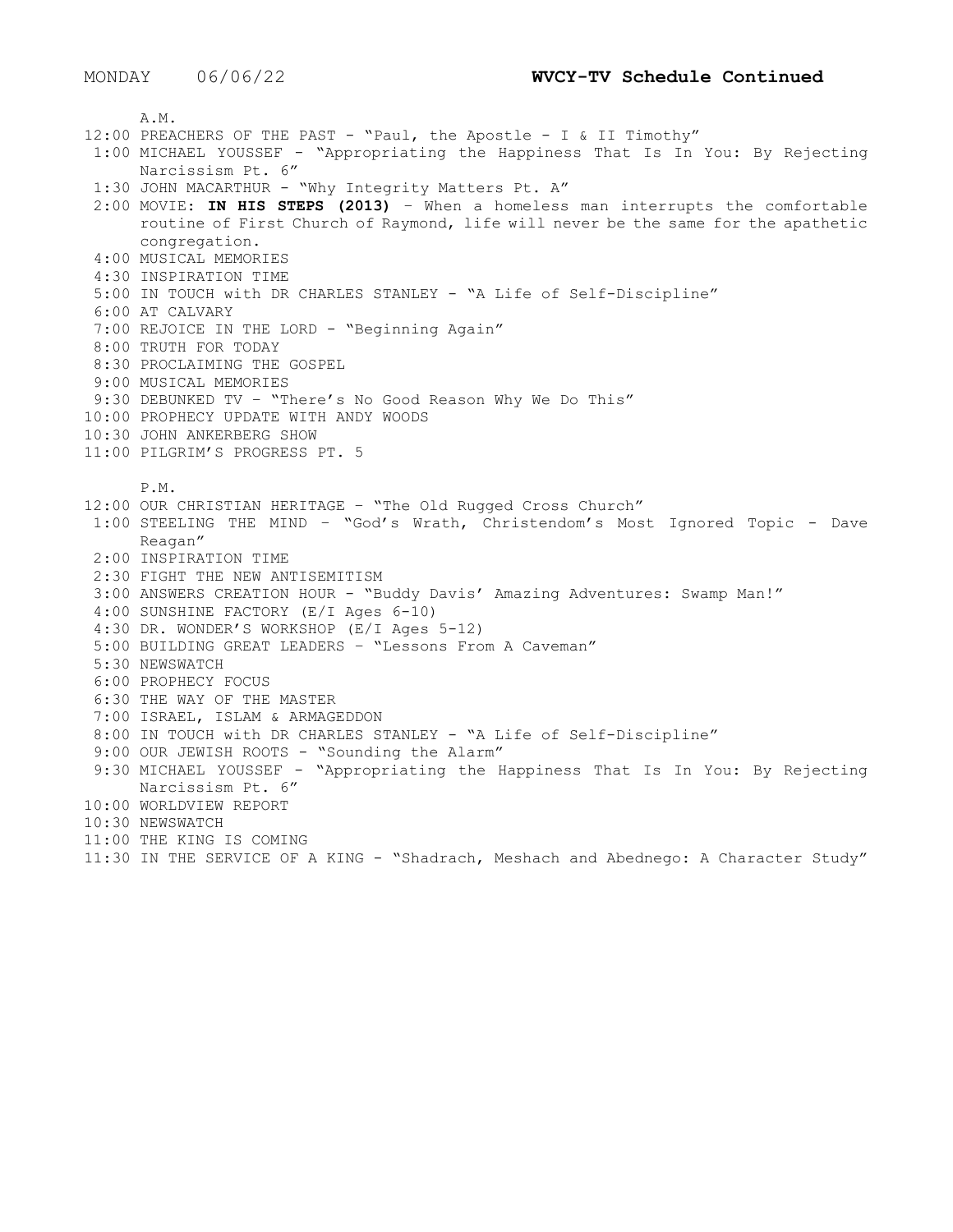A.M. 12:00 ISRAEL, ISLAM & ARMAGEDDON 1:00 PILGRIM'S PROGRESS PT. 5 2:00 ANSWERS CREATION HOUR - "Buddy Davis' Amazing Adventures: Swamp Man!" 3:00 NEWSWATCH 3:30 THE WAY OF THE MASTER 4:00 MUSICAL MEMORIES 4:30 INSPIRATION TIME 5:00 ISRAEL, ISLAM & ARMAGEDDON 6:00 STEELING THE MIND – "God's Wrath, Christendom's Most Ignored Topic - Dave Reagan" 7:00 PROPHECY FOCUS 7:30 OUR JEWISH ROOTS - "Sounding the Alarm" 8:00 STAND IN THE GAP 8:30 HIStory - "The History of Christianity Pt. 4 - Age of Reason and Piety" 9:00 MUSICAL MEMORIES 9:30 MICHAEL YOUSSEF - "Appropriating the Happiness That Is In You: By Rejecting Narcissism Pt. 6" 10:00 JONI & FRIENDS – "At Heaven's Door" 10:30 BIBLE PROPHECY AS WRITTEN 11:00 PACIFIC GARDEN MISSION P.M. 12:00 ISRAEL, ISLAM & ARMAGEDDON 1:00 FREEDOM ALIVE 1:30 PROCLAIMING THE GOSPEL 2:00 INSPIRATION TIME 2:30 HOLY CAUSE OF LIBERTY 3:00 DR. HOWARD ESTEP – "The Church-The Tribulation" 4:00 SUNSHINE FACTORY (E/I Ages 6-10) 4:30 BLACK BUFFALO (E/I Ages 4-10) 5:00 DIGGING FOR TRUTH 5:30 NEWSWATCH 6:00 CHRISTIAN WORKMAN STUDIES IN THEOLOGY - "Genesis 12-50: Patriarchal History Pt. 11" 7:00 REFRESH CONFERENCE 2022 – "The Gospel is Grounded in God – Dr. Lukus Counterman" 8:00 JOHN ANKERBERG SHOW 8:30 INSPIRATION TIME 9:00 LOVE WORTH FINDING - "Riding Out the Storm" 9:30 FIGHT THE NEW ANTISEMITISM 10:00 WORLDVIEW REPORT 10:30 NEWSWATCH 11:00 STEELING THE MIND – "God's Wrath, Christendom's Most Ignored Topic - Dave Reagan"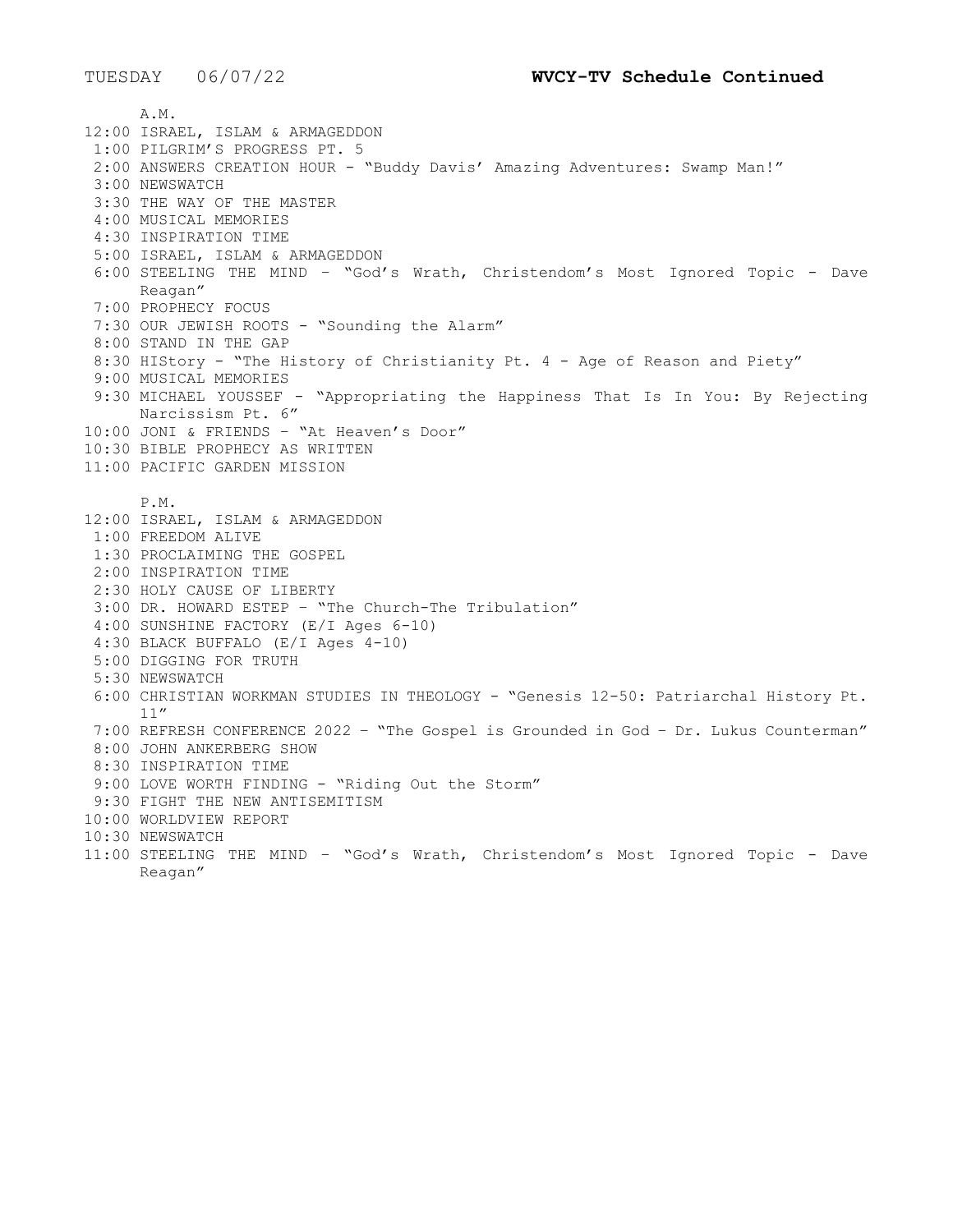A.M. 12:00 REFRESH CONFERENCE 2022 – "The Gospel is Grounded in God – Dr. Lukus Counterman" 1:00 HOLY CAUSE OF LIBERTY 1:30 FREEDOM ALIVE 2:00 JONI & FRIENDS – "At Heaven's Door" 2:30 MICHAEL YOUSSEF - "Appropriating the Happiness That Is In You: By Rejecting Narcissism Pt. 6" 3:00 NEWSWATCH 3:30 JOHN ANKERBERG SHOW 4:00 MUSICAL MEMORIES 4:30 INSPIRATION TIME 5:00 REFRESH CONFERENCE 2022 – "The Gospel is Grounded in God – Dr. Lukus Counterman" 6:00 DR. BOB COOK – "You Have a Ministry" 6:30 BIBLICAL PROTOCOLS FOR PRAYER – "The Kingdom Protocol" 7:00 PREACHERS OF THE PAST - "Paul, the Apostle - I & II Timothy" 8:00 CHRISTIAN WORKMAN STUDIES IN THEOLOGY - "Genesis 12-50: Patriarchal History Pt. 11" 9:00 MUSICAL MEMORIES 9:30 ANSWERS CREATION HOUR - "Buddy Davis' Amazing Adventures: Swamp Man!" 10:30 DIGGING FOR TRUTH 11:00 TOMMY ICE 11:30 JOHN MACARTHUR - "Why Integrity Matters Pt. A" P.M. 12:00 REFRESH CONFERENCE 2022 – "The Gospel is Grounded in God – Dr. Lukus Counterman" 1:00 HEROES 1:30 LOVE WORTH FINDING - "Riding Out the Storm" 2:00 INSPIRATION TIME 2:30 HIStory - "The History of Christianity Pt. 4 - Age of Reason and Piety" 3:00 DR. BOB COOK – "You Have a Ministry" 3:30 BIBLICAL PROTOCOLS FOR PRAYER – "The Kingdom Protocol" 4:00 SUNSHINE FACTORY (E/I Ages 6-10) 4:30 SECRET PLACE (E/I Ages 2-10) 5:00 THE ALTERNATIVE 5:30 NEWSWATCH 6:00 OUR JEWISH ROOTS - "Sounding the Alarm" 6:30 STRAIGHTWAY TV 7:00 WORSHIP CONFERENCE 2022 – "Accidental Conservatives" 8:00 AT CALVARY 9:00 BUILDING GREAT LEADERS – "Lessons From A Caveman" 9:30 JOY OF MUSIC 10:00 WORLDVIEW REPORT 10:30 NEWSWATCH 11:00 THE WAY OF THE MASTER 11:30 DEBUNKED TV – "There's No Good Reason Why We Do This"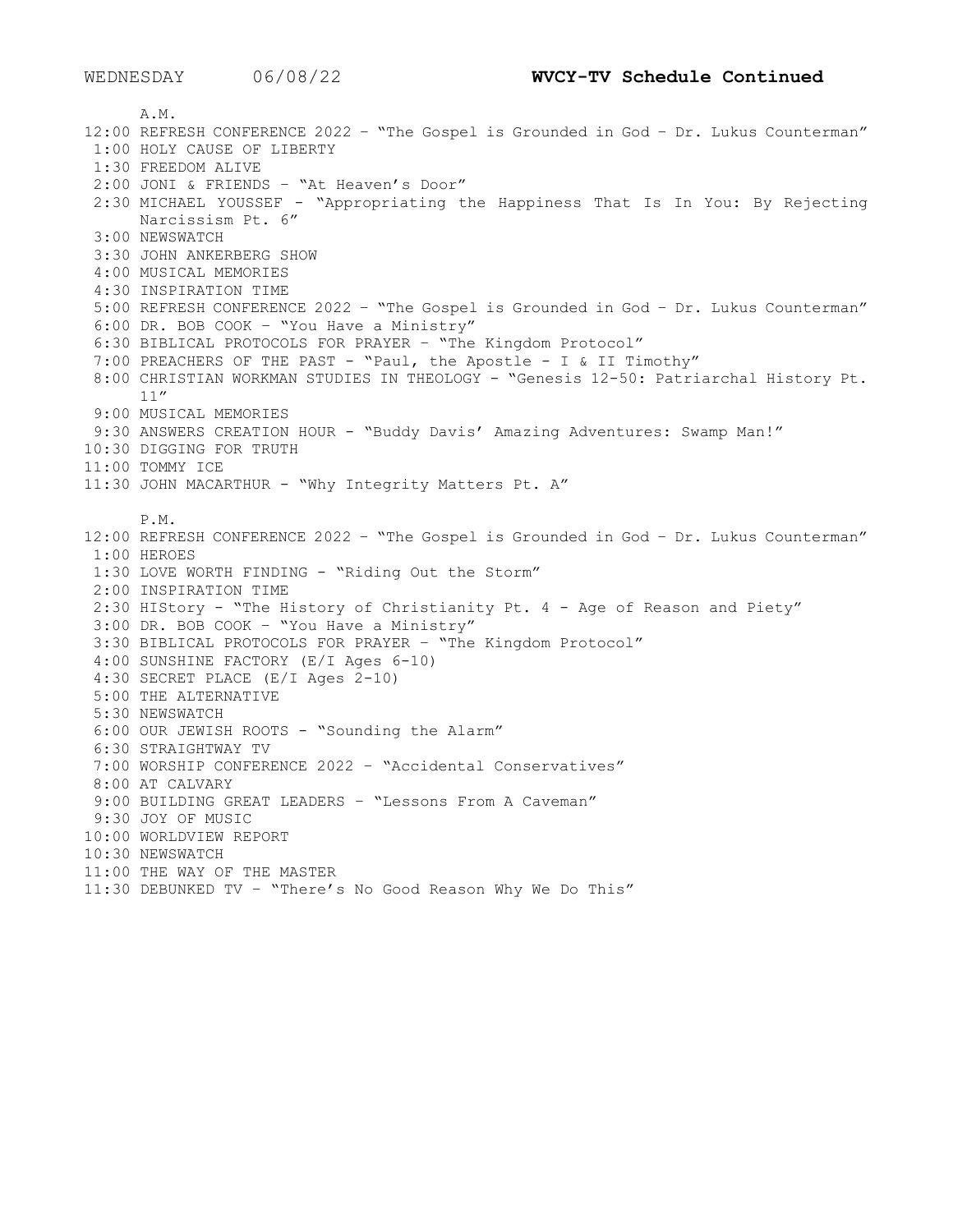A.M. 12:00 WORSHIP CONFERENCE 2022 – "Accidental Conservatives" 1:00 DR. HOWARD ESTEP – "The Church-The Tribulation" 2:00 STRAIGHTWAY TV 2:30 PROPHECY FOCUS 3:00 NEWSWATCH 3:30 JOHN MACARTHUR - "Why Integrity Matters Pt. A" 4:00 MUSICAL MEMORIES 4:30 INSPIRATION TIME 5:00 WORSHIP CONFERENCE 2022 – "Accidental Conservatives" 6:00 THE ALTERNATIVE 6:30 THE WAY OF THE MASTER 7:00 DIGGING FOR TRUTH 7:30 FIGHT THE NEW ANTISEMITISM 8:00 PACIFIC GARDEN MISSION 9:00 MUSICAL MEMORIES 9:30 BIBLE PROPHECY AS WRITTEN 10:00 THE JOY OF MUSIC 10:30 WORSHIP 11:00 THE WAY OF THE MASTER 11:30 INGRACE with JIM SCUDDER, JR - "Josiah's Wild Dinosaur Adventure Pt. 2" P.M. 12:00 WORSHIP CONFERENCE 2022 – "Accidental Conservatives" 1:00 THE KING IS COMING 1:30 PROPHECY UPDATE WITH ANDY WOODS 2:00 INSPIRATION TIME 2:30 STRAIGHTWAY TV 3:00 WORSHIP CONFERENCE – "Give Me Liberty or Give Me Debt! - Tim Fisher" 4:00 SUNSHINE FACTORY (E/I Ages 6-10) 4:30 DAVEY & GOLIATH (E/I Ages 3-10) 5:00 TIL TV 5:30 NEWSWATCH 6:00 FAMILIES IN FOCUS 6:30 STAND IN THE GAP 7:00 WORLDVIEW WEEKEND HOUR 8:00 REJOICE IN THE LORD - "Beginning Again" 9:00 **VCY PRESENTS** – Sam Rohrer Rally "And I Sought for a Man" 10:30 NEWSWATCH 11:00 DIGGING FOR TRUTH 11:30 FREEDOM ALIVE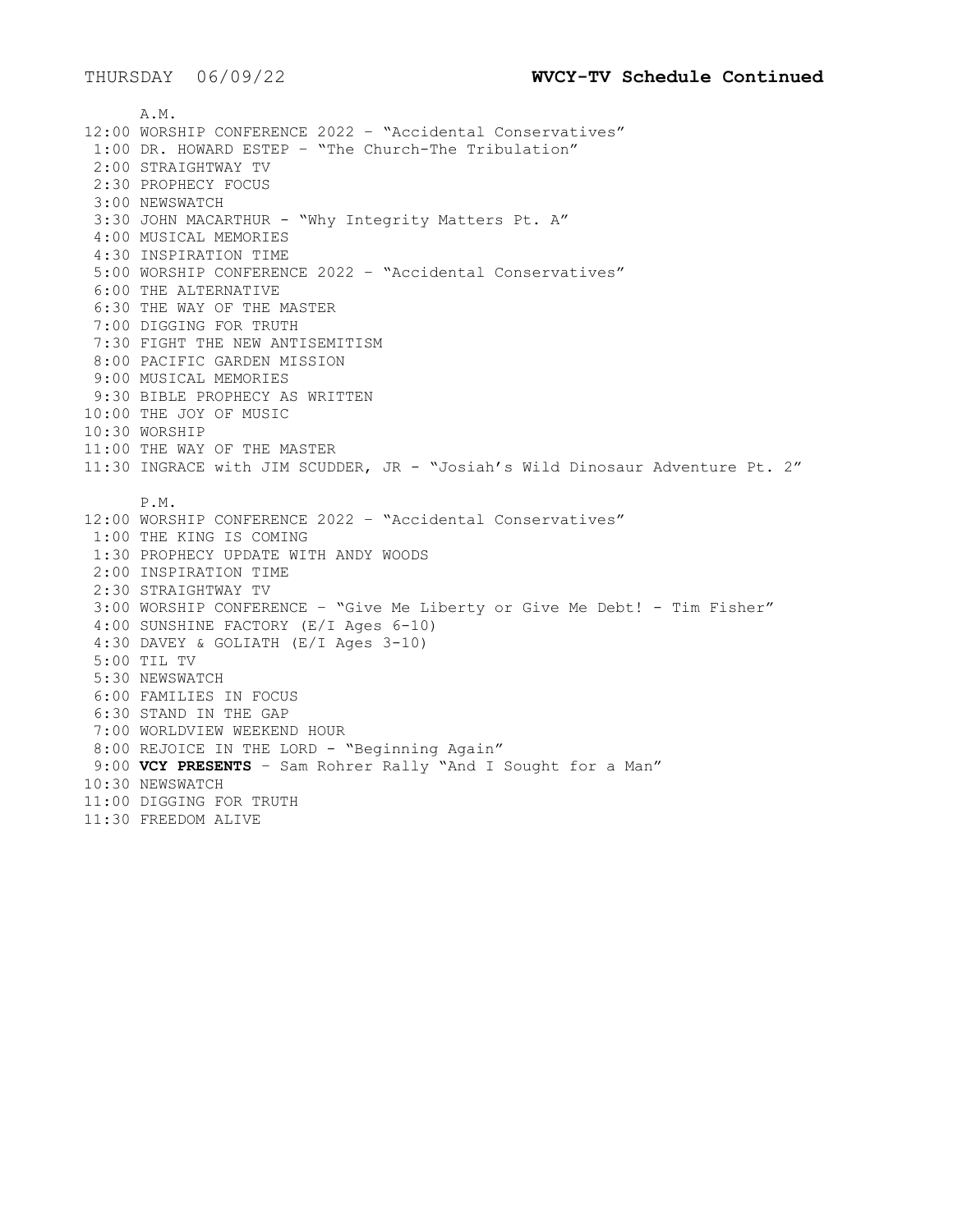A.M. 12:00 WORLDVIEW WEEKEND HOUR 1:00 FAMILIES IN FOCUS 1:30 PROPHECY UPDATE WITH ANDY WOODS 2:00 REJOICE IN THE LORD - "Beginning Again" 3:00 NEWSWATCH 3:30 STAND IN THE GAP 4:00 MUSICAL MEMORIES 4:30 INSPIRATION TIME 5:00 WORLDVIEW WEEKEND HOUR 6:00 BIBLE PROPHECY AS WRITTEN 6:30 INGRACE with JIM SCUDDER JR - "Josiah's Wild Dinosaur Adventure Pt. 2" 7:00 **VCY PRESENTS** – Sam Rohrer Rally "And I Sought for a Man" 8:30 OUR JEWISH ROOTS - "Sounding the Alarm" 9:00 MUSICAL MEMORIES 9:30 TIL TV 10:00 DR. BOB COOK – "You Have a Ministry" 10:30 BIBLICAL PROTOCOLS FOR PRAYER – "The Kingdom Protocol" 11:00 DR. HOWARD ESTEP – "The Church-The Tribulation" P.M. 12:00 WORLDVIEW WEEKEND HOUR 1:00 RESTORING AMERICA - "How Can Revival and Restoration Come? Pt. 3" 1:30 WORSHIP 2:00 INSPIRATION TIME 2:30 BUILDING GREAT LEADERS – "Lessons From A Caveman" 3:00 FAMILIES IN FOCUS 3:30 DIGGING FOR TRUTH 4:00 SUNSHINE FACTORY (E/I Ages 6-10) 4:30 ADVENTURE PALS (E/I Ages 6-13) 5:00 JOHN ANKERBERG SHOW 5:30 NEWSWATCH 6:00 STEELING THE MIND – "God's Wrath, Christendom's Most Ignored Topic - Dave Reagan" 7:00 OUR CHRISTIAN HERITAGE – "Roger Williams and His Life" 8:00 MOVIE: **IN HIS STEPS (2013)** – When a homeless man interrupts the comfortable routine of First Church of Raymond, life will never be the same for the apathetic congregation. 10:00 WORLDVIEW REPORT 10:30 NEWSWATCH 11:00 PILGRIM'S PROGRESS PT. 5